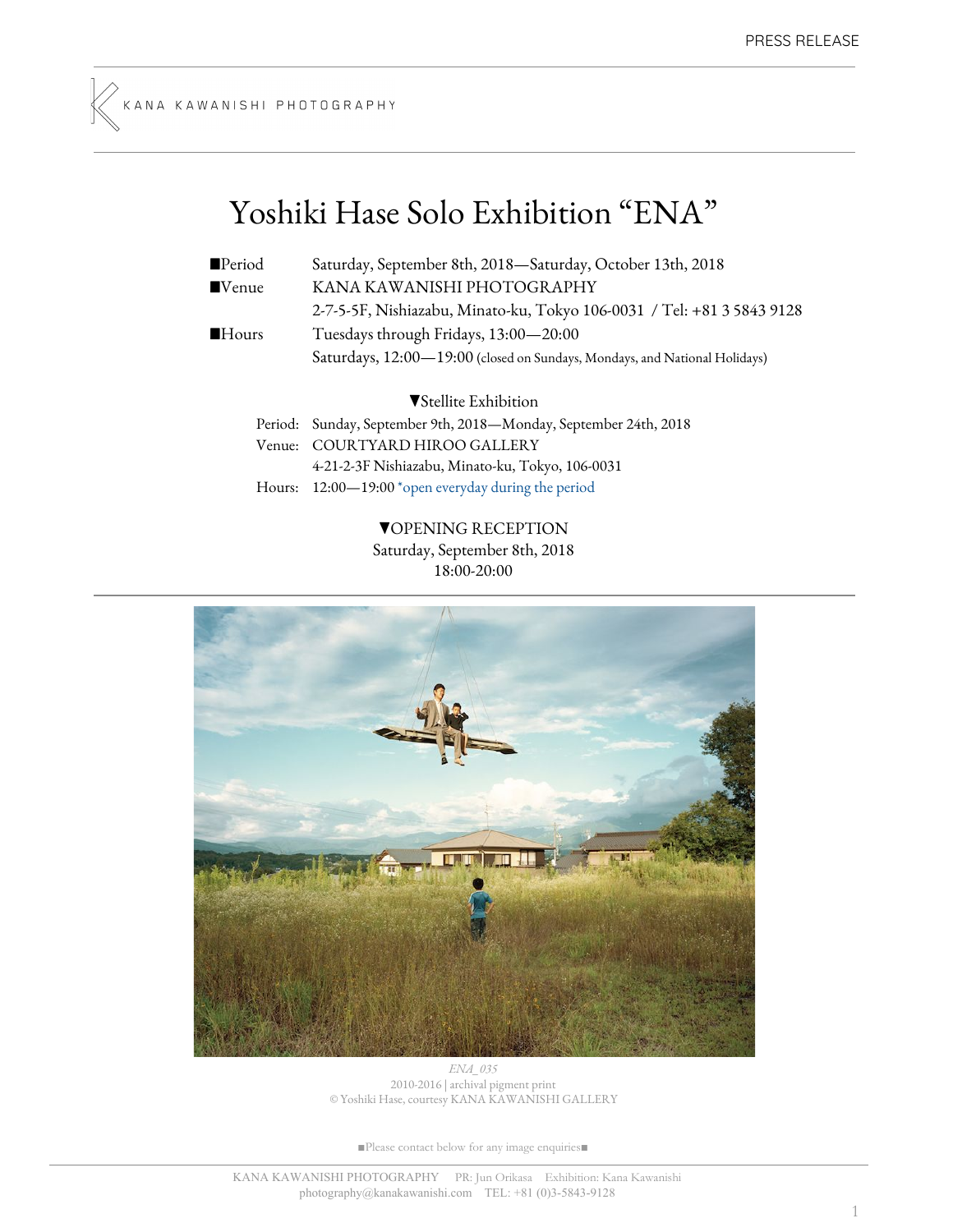## KANA KAWANISHI PHOTOGRAPHY

KANA KAWANISHI PHOTOGRAPHY is pleased to present Yoshiki Hase Solo Exhibition *ENA,* from Saturday, September 8th, 2018. *ENA* is a series photographed by Hase with a 4x5 film view camera, in the town of Ena, located in the southern part of Gifu Prefecture. Purely following his own instinct, Hase photographed the residents of Ena within its natural landscape. During the seven years from 2010 until 2016, Hase commuted to Ena to complete the series, and in May 2018, the works were published as an art book titled *ENA*(YUKAI HANDS PUBLISHING, 2018).

Hase first visited Ena as member of a film shooting crew. On this occasion, he learned that the place enshrined the amnion which once encapsulated the Sun Goddess, Amaterasu, and also, that it was coincidentally the birthplace of his own father. Hase's impression towards Ena was a "typical countryside in the mountains of Japan," but it was also true that he found himself fascinated by the picturesque beauty in its daily life, and decided to return back with his large format view camera to shoot his own artwork.

Mountains, lakes, rice fields, old houses, and factories—Hase brought his large-format camera to various places his instinct detected, and asked people who daily reside at the site to model in the photos, and captured them with minimum posing directions. The works of *ENA* may resemble the works of Gregory Crewdson, renowned of the large-scale set-up photography taken with a massive crew, however, one would notice that Hase's works connote various enchantments that are unique to his series, such as the maximized interactive relationships between the site and the model, or the fact that ordinary citizens who live and work at the place are actually situated in the photographs.

Allegorical aesthetics as though a fairytale; accidental elements that occurred during the photo sessions; and documentary values of photographing people who reside in the Japanese town—*ENA* is a series in which signifies a diverse range of aspects. We highly look forward to introducing the new body of work by Yoshiki Hase, consolidating the commuting and photographing over seven years, after four years since the last occasion we showcased his works.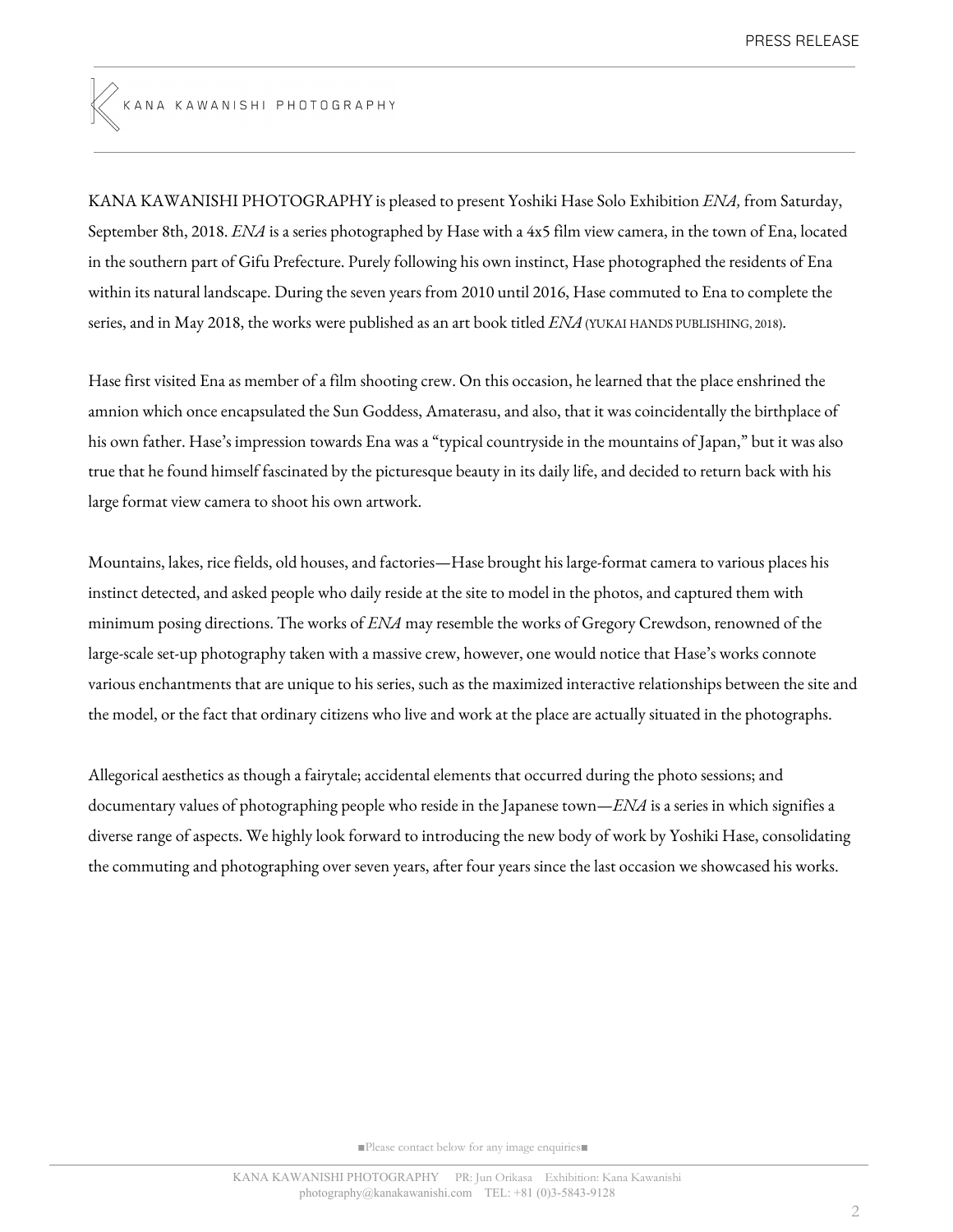*Ena, a town nestled in the gorge stretching across the south of Gifu Prefecture in Japan, serves as the backdrop for each of these photos. The towering Mt. Ena, casting its shadow across both Gifu and Nagano prefectures, is considered sacred, and said to enshrine the amnion which once encapsulated the Sun Goddess, Amaterasu. Often shrouded in a layer of clouds, the mighty peak is rarely visible from the town below.*

*Hired on in support of a film crew in 2010, it was by chance that I wound up in Ena, resulting in my first experience being part of a local community in the Japanese countryside. By strange coincidence, Ena also happens to be the birthplace of my father. Following the completion of the film, I made my way back to Tokyo,* only to soon find myself with a large format camera and film in hand, making regular trips back to Ena. *Before I realized, seven years had passed.*

Ena is in many ways a most typical example of the countryside towns and villages scattered across Japan, *a mixture of modern living, along with scenery of a bygone era, colored by the seasons reflected in the rice fields and surrounding mountains. What I experienced on a personal level transformed daily life in Ena into an intimate stage, the people inseparable from the place in a way that could never be replicated.*

> *People, homes, fields, cars, forests, clouds, furniture, temples. Taken in parts, it couldn't be more commonplace. Yet somehow, in finding Ena, I found something more.*

> > Yoshiki Hase

## ■Artist Profile

Yoshiki Hase was born in Kanagawa Prefecture, Japan. He was based in New York from 1999 until 2006 and currently resides in Tokyo. His major solo exhibitions include *almost nature* (2017, COURTYARD HIROO GALLERY, Tokyo), *181°* (2014, PROJECT Gallery, Tokyo) and *THE HAPPINESS WITHIN* (2009, Gallery Yamaki Fine Art, Hyogo, Japan). Group exhibitions include *Photo Saint-Germain* (2016, Galerie Zlotowski, Paris) , and *UNSEEN Photo Fair* (2014, Westergasfabriek, Amsterdam). In 2016, Hase was selected as one of the top eight artists at "Tokyo International Photography Competition" with his work *First Composition* series. He presented the series at the competition winners' exhibition, showcased at *Singapore International Photography Festival* (2016, Singapore), *United Photo Industries* (2017, New York) and *T3 Photo Festival Tokyo* (2017, Tokyo). In 2007, Hase was awarded Encouragement Prize at "Fuji Photo Salon Award" with *The Happiness Within* series.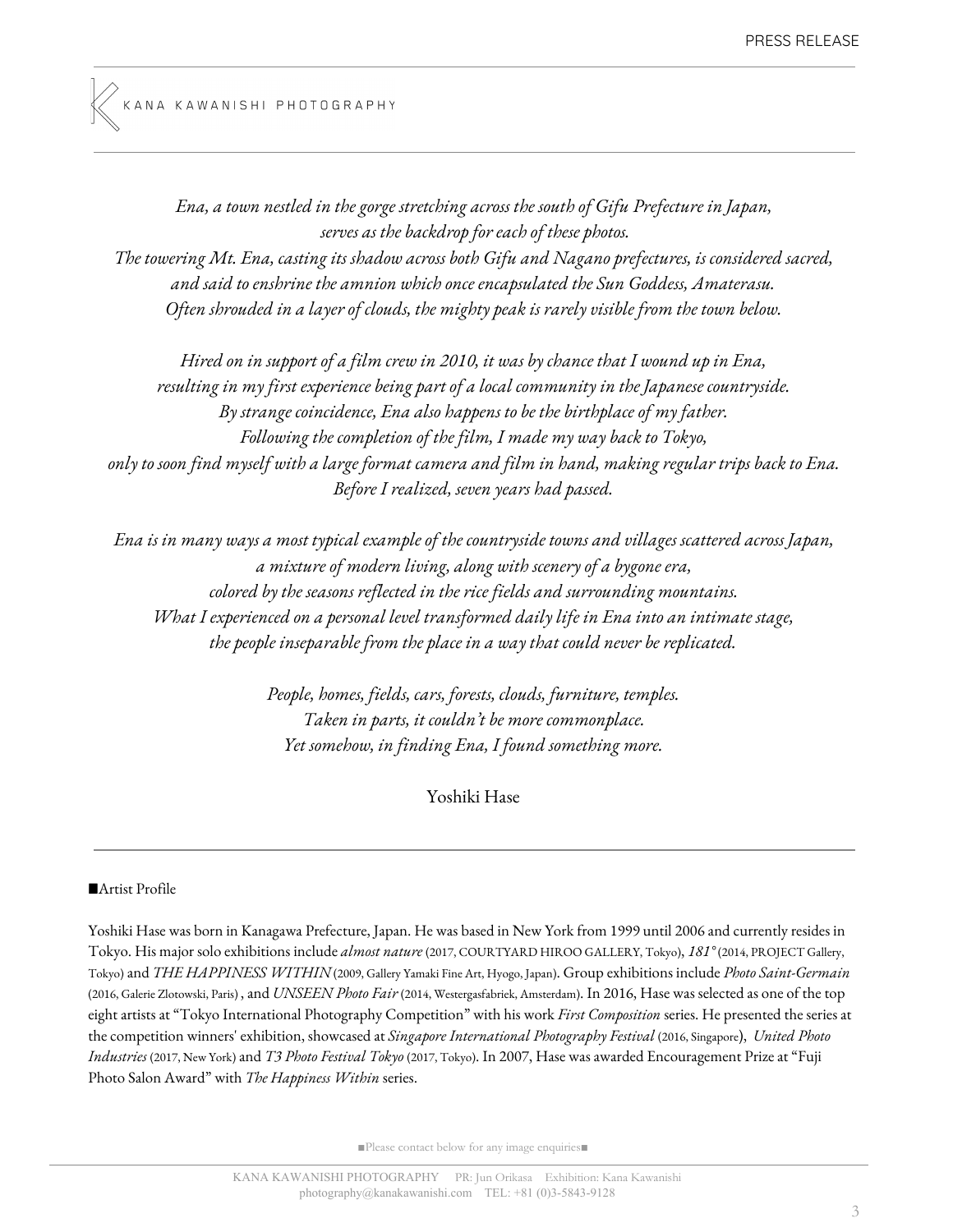



*ENA\_009* 2010-2016 | archival pigment print © Yoshiki Hase, courtesy KANA KAWANISHI GALLERY



*ENA\_011* 2010-2016 | archival pigment print © Yoshiki Hase, courtesy KANA KAWANISHI GALLERY